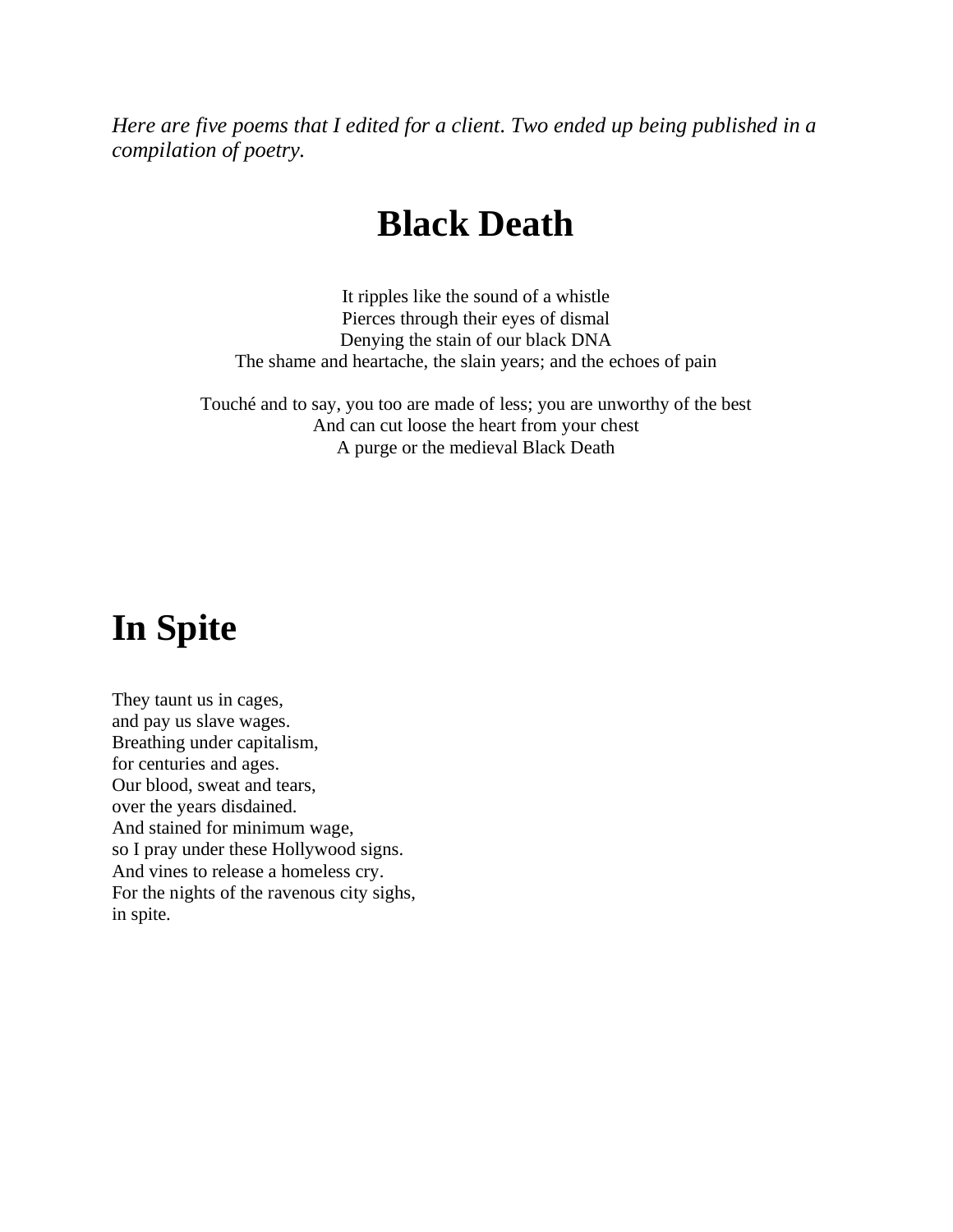### **Veins**

I cannot contain this pain That runs through my veins And as it rains, I pray in vain That every drip cleanses me pure And makes me sane

## **Third Eye**

I was searching for clarity Exclusion from our lonely world Opened my third eye to society Reconsidered what I learned To escape and be heard

What the universe once yearned Yet a sense of nothingness is all I affirmed So do you hear their secret hurl? Divine deities and lavish pearls Do you hear their secret hurl?

A secular and controlled world